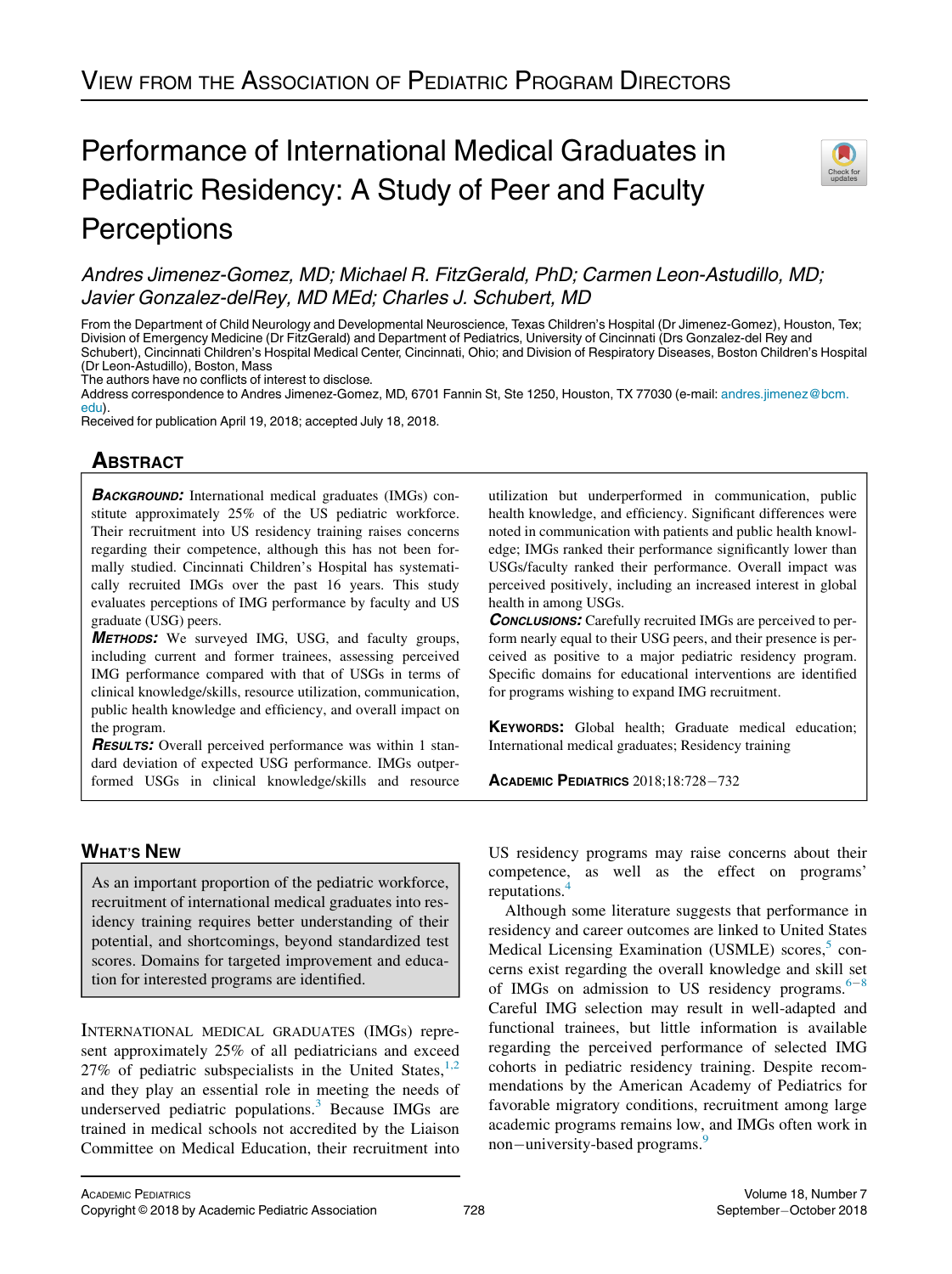In 2001, the pediatric residency training program at Cincinnati Children's Hospital Medical Center (CCHMC) began intentionally recruiting top IMGs. This was done to increase diversity in our workplace and solidify our global health opportunities (educational and overseas rotations). This practice also laid a foundation for our future Global Health Residency Track. At the time, global health was often unidirectional (ie, physicians from high-income countries going to low- and middle-income countries) with limited long-term impact on infrastructure or practice policies. Therefore, a part of our initial plan was to develop a bidirectional aspect to our global health work by introducing top IMGs with diverse backgrounds to our program, with the idea of maintaining connections to their countries of origin and thereby develop ongoing relationships with those programs. It was also hoped that US graduate (USG) residents would benefit from sustained interactions with individuals of different backgrounds and nationalities, experiencing different approaches to patient care and training. Currently, CCHMC annually recruits 40 individuals into categorical pediatrics and 16 to 18 individuals into combined programs; as many as 12% (per class) are carefully selected IMG applicants deemed capable of delivering medical care at the level of USGs. To evaluate our institutional experience of IMG inclusion, we solicited the perceptions of USGs and faculty regarding IMGs' performance during training and their overall impact on the residency program. Domains assessed included elements of the Accreditation Council for Graduate Medical Education milestones and proxies to these constructs, which included concerns raised in the medical literature regarding IMGs' performance often encountered in the authors' experience.

# **METHODS**

This cross-sectional descriptive study used a customdesigned survey approved by CCHMC's institutional review board. Three participant groups were included. Group 1 included all 40 IMGs either enrolled in 1 of CCHMC's residency programs during the study  $(n = 11)$ or who graduated between 2001 and 2014 ( $n = 29$ ). Group 2 comprised all 133 enrolled postgraduate year 2 (PGY-2) through PGY-5 USGs and all 56 of the 2014 USG graduates. Interns were excluded to ensure that study participants had at least 1 full year of exposure to their IMG peers. Group 3 included all program faculty from 3 hospital divisions (34 from Emergency Medicine, 36 from Hospital Medicine, and 22 from Neonatology). These were selected because all trainees rotate for at least 1 month in each division during each of their initial 3 years of residency, which provided more frequent interactions with these faculty.

## IMG RECRUITMENT

IMG applicants are screened by CCHMC using the following criteria: 1) a USMLE score above the 75th percentile, 2) a curriculum vitae demonstrating sustained research/scholarly and/or community advocacy activities,

and 3) awards for academic performance or humanism. These rigorous standards are similar to those used to select USGs for interviews. Excelling individuals are extended interview invitations. A process including at least 5 interviews with program directors, chief residents, and department chairs provides the opportunity to gauge the IMG's fit for the program and an overview of his or her language proficiency. Approximately 25 of 800 IMG applicants are selected annually for interviews.

#### **SURVEY DESIGN**

The investigators (A.J.G. and C.J.S.) developed the survey and pretested it for clarity and ease of completion with faculty and interns outside of the participant groups. The web-based survey was designed and administered using Qualtrics (Provo, Utah), and it was composed primarily of multiple-choice questions using ordinal scales. Open-ended questions that allowed for elaboration and clarification were included as well. All groups were asked to gauge the perceived performance of IMGs compared with USGs in various domains: clinical knowledge (understanding of disease processes and physiology), clinical skills (ability to integrate knowledge into practice during examination and procedures), resource utilization, communication with patients and staff, public health knowledge, and overall efficiency (ability to integrate knowledge and skills into a systems-based practice with minimal disruption). Additional information requested from IMGs included USMLE scores, fellowship status and employment, and clinical/research collaborations with the home country. Self-assessment—an important part of the program's trainee evaluation—was included and provided additional viewpoints in data analysis. Additional information requested from USGs and faculty included assessing the overall positive or negative impact of IMGs on the residency program.

Respondents received an e-mail invitation with a project description, assurance of anonymity, a statement on voluntary participation, and a link to the online survey. Completion of the survey was considered to represent consent to participate. Periodic reminders for survey completion were sent to participants. The survey was administered over a 3-week period.

#### DATA ANALYSIS

Descriptive statistics were calculated for all variables. Mean ratings were stratified, with possible scores ranging between  $-2$  ("IMGs perform much less effectively") and 2 ("IMGs perform much more effectively"). In addition, aggregate results for each category from USGs and faculty were analyzed to represent a global perspective of IMG performance and a comparative rating (vs USGs), considered the benchmark. Mean differences in perceptions among participant groups on the performance of IMGs versus USGs were examined with 1-way betweensubjects ANOVA. A significant F value for a given category indicated a statistically significant difference in performance perceptions among groups. Pairwise tests were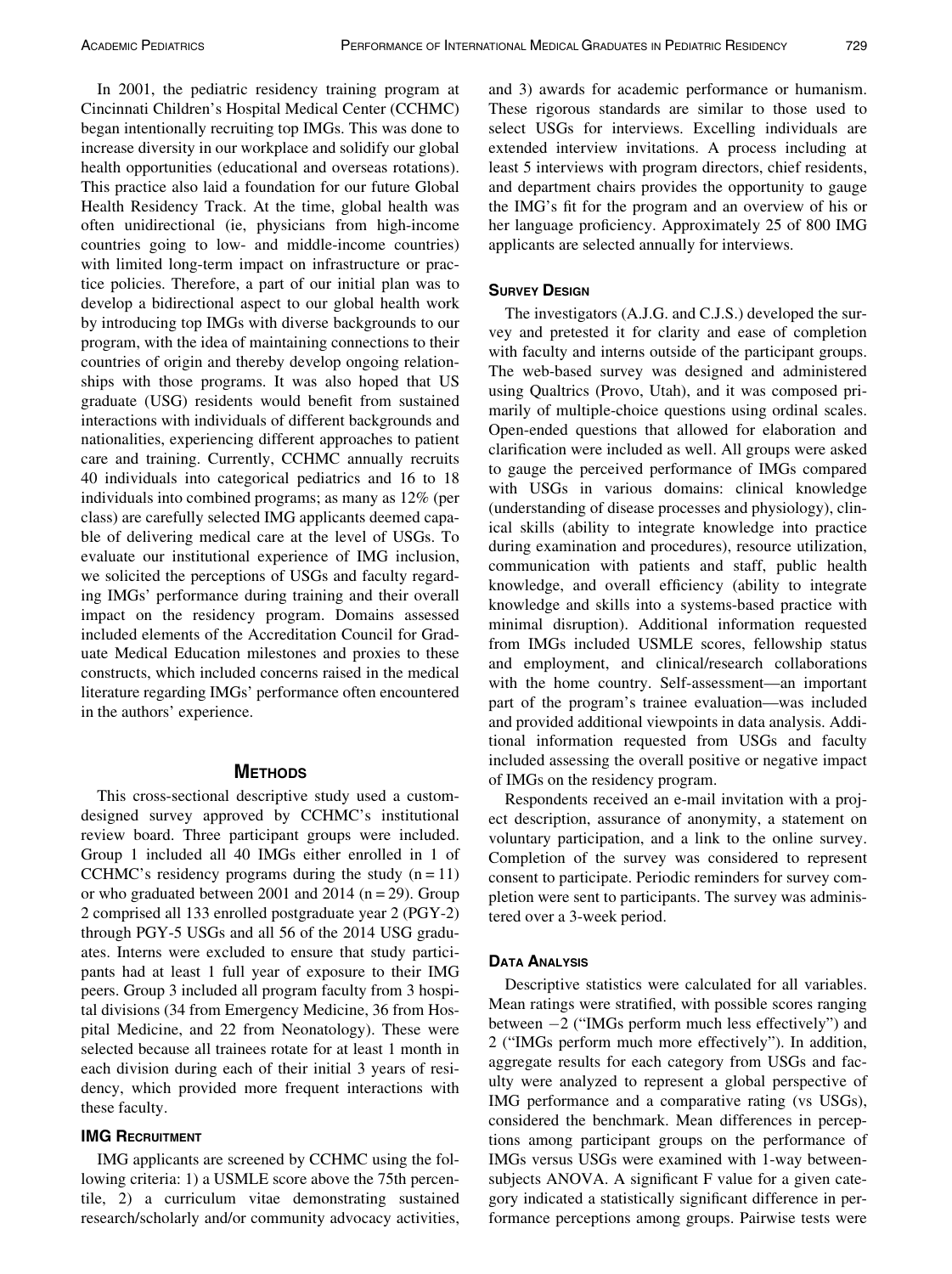then conducted using the Scheffé post hoc criterion for significance to identify which groups differed. Two investigators (A.J.G. and C.J.S.) analyzed the content of openended responses to identify the main theme(s). If a consensus on a specific theme was not reached, a third investigator (C.L.A. or M.R.F.) reviewed the disputed question to reach a final consensus.

# **RESULTS**

The survey response rate was 60% (193 of 321). Overall, 83% (33 of 40) of IMGs, 52% (98 of 189) of USGs, and 60% (55 of 92) of faculty responded. All responding IMGs were non-US citizens. Demographic data for all groups and career outcomes for IMGs are displayed in the [Table](#page-2-0).

#### PERFORMANCE OF IMGS COMPARED WITH USGS

Mean ratings among IMGs, USGs, and faculty regarding the average performance of IMGs compared with USGs in different areas are shown in the [Figure.](#page-3-0) ANOVA results indicated a significant difference in perceptions among the participant groups in "communication with patients"  $(F_{(2,178)} = 3.86; P = .023)$ . Post hoc analyses

<span id="page-2-0"></span>Table. Demographic Information for Respondent Groups

|                                         | Total | % Response  |
|-----------------------------------------|-------|-------------|
| a. Respondent Groups                    |       |             |
| <b>IMGs</b>                             |       |             |
| Current                                 | 10    | 91          |
| Graduate                                | 23    | 79          |
| <b>USGs</b>                             |       |             |
| Current                                 | 75    | 56          |
| Graduate                                | 23    | 41          |
| Faculty                                 |       |             |
| <b>EM</b>                               | 25    | 74          |
| <b>HM</b>                               | 16    | 44          |
| <b>NICU</b>                             | 14    | 64          |
| b. IMG Demographic Data                 |       |             |
| Region of origin                        |       |             |
| Africa                                  | 1     | 3           |
| Asia*                                   | 10    | 30          |
| Europe                                  | 5     | 15          |
| Americas                                | 15    | 45          |
| <b>Middle East</b>                      | 2     | 6           |
| <b>Mean USMLE scores</b>                |       |             |
| Step 1                                  | 243.3 |             |
| Step 2                                  | 253.8 |             |
| c. Career Outcomes                      |       |             |
| ABP initial certification pass rate (%) |       |             |
| <b>CCHMC IMGs</b>                       | 100   |             |
| <b>CCHMC USGs</b>                       | 95    |             |
| Career paths for CCHMC graduates (%)    |       |             |
|                                         | USGs  | <b>IMGs</b> |
| Primary care                            | 47    | 17          |
| Fellowship                              | 53    | 83          |

IMGs indicates international medical graduates; USGs, US graduates; EM, emergency medicine; HM, hospital medicine; NICU, neonatology; USMLE, United States Medical Licensing Examination; APB, American Board of Pediatrics; and CCHMC, Cincinnati Children's Hospital Medical Center.

\*Excludes the Middle East.

revealed that IMGs' ratings of their own performance versus USG performance (mean,  $-0.73 \pm 0.88$ ) were lower than USGs' ratings of IMG performance (mean,  $-0.37 \pm 0.37$ 0.53). Results also indicated a significant difference in perceptions among the participant groups in "public health knowledge"  $(F_{(2,178)} = 13.41; P < .001)$ . Here, IMGs' ratings of their own comparative performance (mean,  $-0.58 \pm 0.87$ ) were statistically different from those of USGs, who rated IMGs' performance as more effective than their own (mean,  $0.13 \pm 0.53$ ). Faculty rated the performance between groups in this area as equal (mean,  $0.00 \pm 0.81$ ). No additional statistical differences were uncovered in other categories.

# OVERALL IMPACT OF IMGS

In total, 73% of faculty and 89% of USGs rated the overall presence of IMGs as "mostly positive" or "somewhat positive." Some 24% of faculty and 12% of USGs were neutral, and 4% of faculty perceived the impact to be "somewhat negative." Qualitative detail regarding IMGs' impact was also obtained. Major positive themes included "[cultural] diversity" (49% of responses) and "[different/new] experience" (37%). Negative themes included "[difficulties with] communication" (18%) and "[difficulties with] adjustment" (12%). Some 61% of USGs and faculty responded "none" (or similar) regarding a negative impact on the program, even when not required to provide a response to this question.

Finally, 32% of USGs responded that the presence of IMGs "increased" their interest in global health, 68% responded that it had "no impact," and none responded that it "decreased" their interest.

## **DISCUSSION**

IMGs' overall performance was perceived by USGs and faculty as equal, or nearly equal, to USGs' performance throughout residency (mean,  $-0.05 \pm 0.66$ ). This is supported by consistent success in the American Board of Pediatrics examination  $(Table)$  $(Table)$  $(Table)$ .<sup>[10](#page-4-7)</sup> In addition, IMGs overwhelmingly seek and successfully enter subspecialty training. We believe that this may be owing to an intent to train beyond what is available in their home countries whether or not they intend to eventually return or contribute there.

Some domains showed subtle perceived variations in IMG contributions and shortcomings. Clinical knowledge (ie, recognition of etiology and pathophysiology, and empirical aspects of care) and skills (ie, recognition of signs/symptoms and procedural dexterity) were perceived by USGs and faculty to be superior in the IMG group (mean,  $0.20 \pm 0.66$ ). This may be related to more extensive clinical exposure preceding their residency admission, which many IMGs gain in medical school  $(4-5)$ clinical years), or to previous postgraduate training in pediatrics in their home countries. In our cohort, 24% of IMGs had trained or worked clinically in pediatrics before their residency training at CCHMC. These environments often have fewer staff and ancillary services, exposing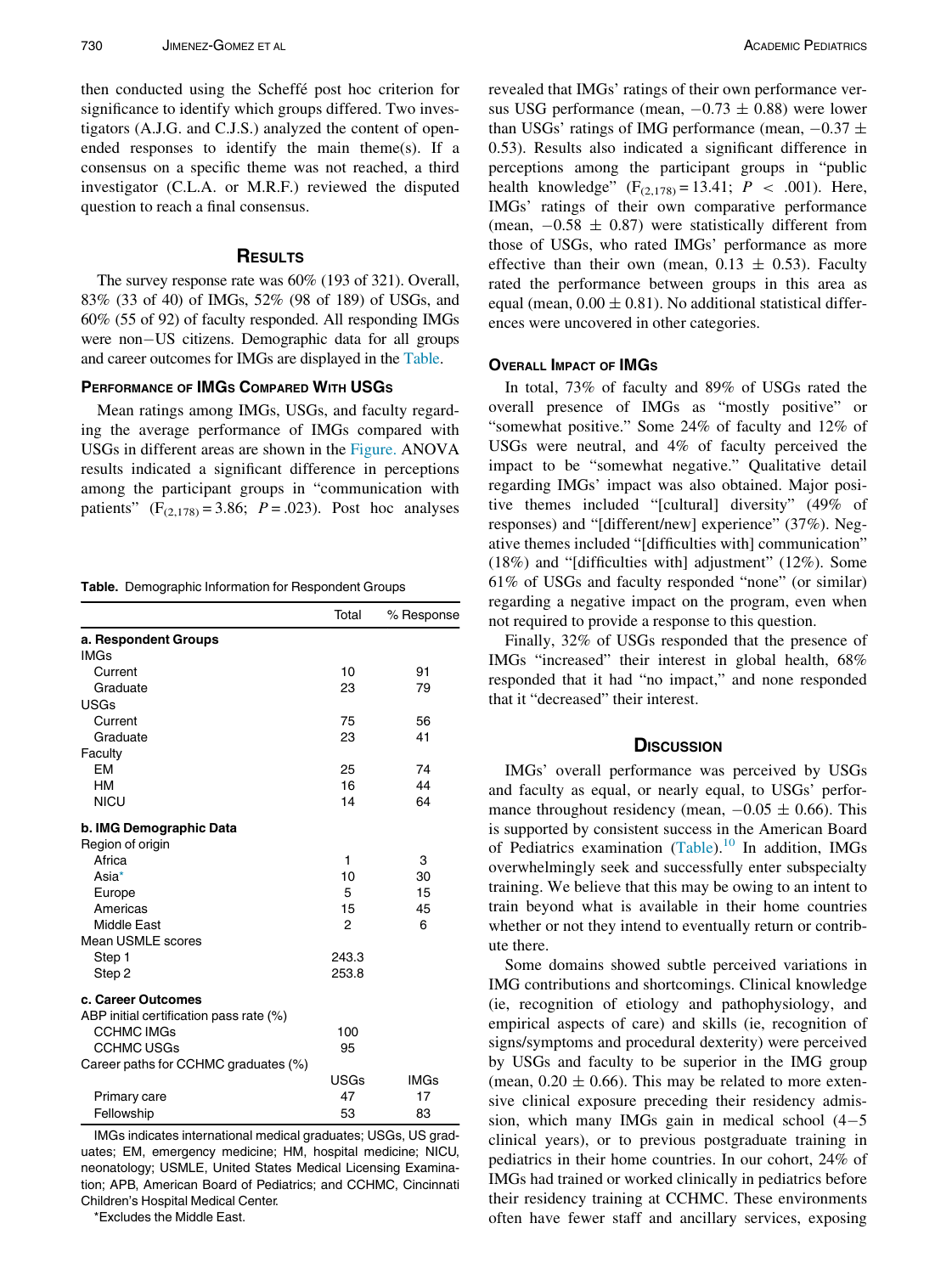<span id="page-3-0"></span>

Figure. Mean ratings of international medical graduate (IMG) performance compared with US graduate (USG) performance per category and evaluating group. Here, 2 represents that IMGs perform much more effectively; 1, IMGs perform somewhat more effectively; 0, equal USG/IMG performance; -1, IMGs perform somewhat less effectively; and -2, IMGs perform much less effectively.

IMGs to more opportunities for independent clinical decision making and performance of procedures. These contributions are recognized by peers and faculty as "added experience" to the training program. These observations also match perceptions noted in surgical specialties with extensive research on IMG performance.<sup>[11](#page-4-8)</sup>

Communication remained the major theme of perceived IMG underperformance (mean,  $-0.36 \pm 0.57$ ), also recognized as a disadvantage by IMGs (mean,  $-0.61$ )  $\pm$  0.78). We suspect that this is owing to the rapid acculturation expected of IMGs at the start of training. The literature suggests that this is a major concern when programs consider recruiting IMGs,  $8,12$  and multiple studies recommend initial cultural and linguistic orientation.[6,13](#page-4-4),[14](#page-4-9) In addition, IMGs' own perceived underperformance in public health knowledge may suggest the need for more extensive linguistic and cultural orientation, as well as socioeconomic and health systems orientation, which may enhance IMGs' confidence.<sup>[7](#page-4-10)</sup> Our experience suggests that IMGs have extremely heterogeneous cultural backgrounds, meaning that such orientation initiatives must be carefully tailored. Despite a rigorous interview process that also assesses language fluency, these results demonstrate the need for improvement in cultural acclimation.

Underperformance of IMGs in efficiency (mean,  $-0.19$ )  $\pm$  0.61) was also identified. Our experience suggests that this was owing to differences between the systems-based practices in the United States and countries in which IMGs initially trained (mainly low- and middle-income countries). We believe that IMGs adapt more gradually to protocolized environments with evidence-based resources available, but these differences disappear through their training.

Finally, the results highlight the overall perceived value and contribution of IMGs in diversifying the training environment and the institutional investment in global health. CCHMC expects IMGs to contribute locally and globally: 24% had clinical rotations and 15% had research collaborations in their home countries during residency. Among alumni, 35% continued to be involved in research and 26% worked clinically in their home countries. We believe that these activities help palliate the concerns of "brain drain" from low- and middle-income countries and also enhance CCHMC's global presence.

This study has multiple limitations. It is a single-institution study with a small cohort of carefully selected IMGs. There is an inherent selection bias owing to our institutional selection process. In addition, exposure to the included IMGs over time, and their skill sets, may have varied among faculty across our institution. This in turn risks a recall bias among respondents. We attempted to diminish this by surveying divisions in which many staff were exposed to IMGs across the years of training, with numerous opportunities for clinical decision making and performance of procedures for residents, allowing for better assessment of performance. In addition, we were unable to obtain information from contemporary cohorts